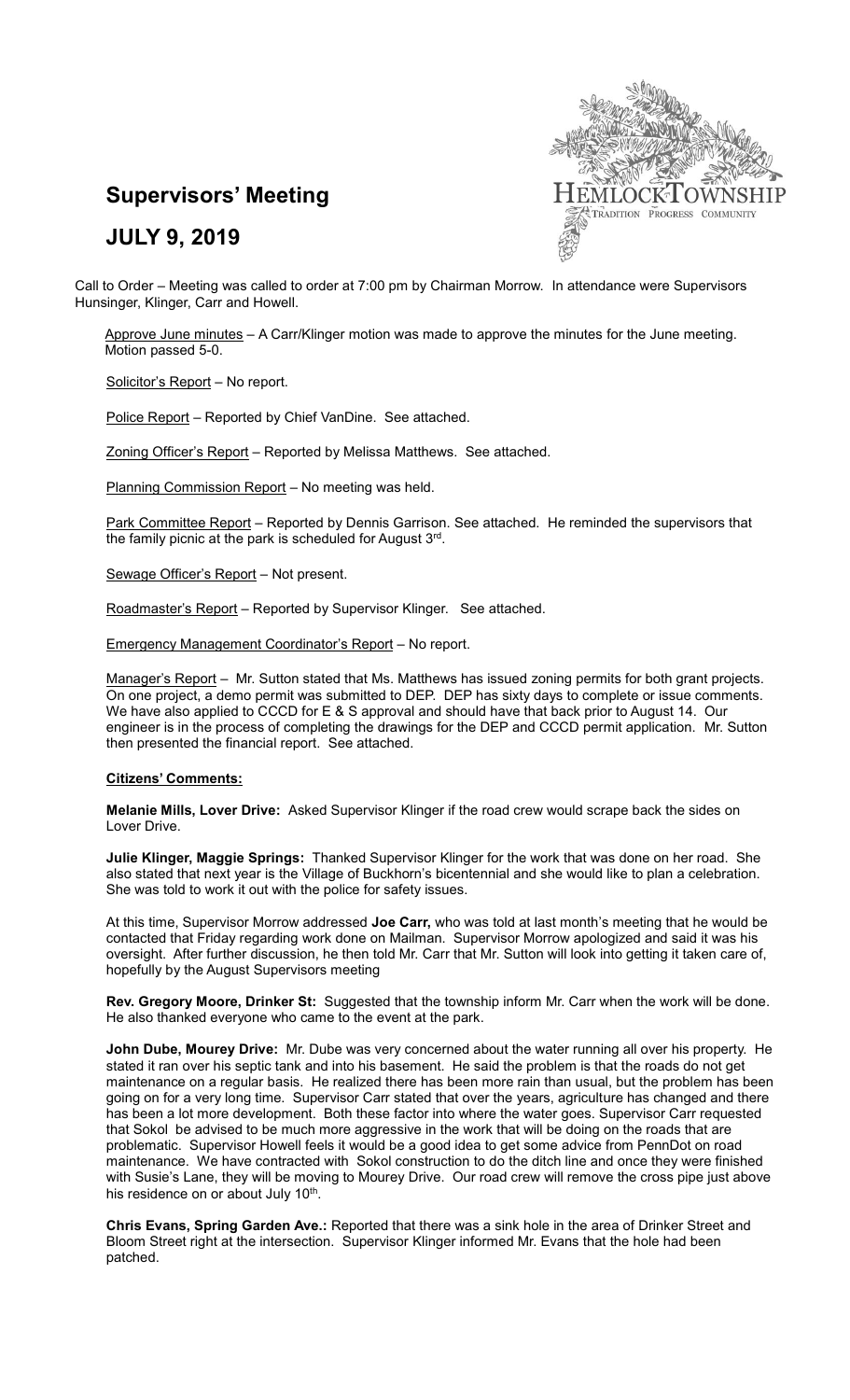**Chris Dunlap, Spring Garden Ave.:** Asked what can be done about the loud and dangerous fire works that are going off in his neighborhood, and it is not just on July 4<sup>th</sup>. Mr. Dunlap was told to call the police immediately and they will come.

#### **Old Business:**

- **1. Class 8 Truck Grant** We no longer qualify for the truck grant because we only have a Class 6 truck.
- **2. Line Painting** Mr. Sutton contacted two companies and received no replies. He then got an estimate from Ken's Property Care Service in the amount of \$11,010.00. On a Carr/Klinger motion, authorization was given to hire Ken's Property Care. Motion passed 5-0.
- 3. **Mall Boulevard traffic sign replacement** Mr. Sutton got updated map for who is responsible for signs. He is in the process of researching what signs need to be replaced and will report back at a later date.
- 4. **Traffic Signals** There was a question regarding the traffic signal invoice for the intersection of Columbia Mall Drive and Mall Boulevard. Mr. Sutton advised that this invoice will be taken care of by the owners of the Columbia Colonnade and they would also soon see a bill for the repair of the traffic light Mall Boulevard and Millville road and those repairs are completed. That invoice is the responsibility of the township.
- 5. **Madison Township police contract renewal** The following are the changes for the contract starting in 2021: 1) contract will run five years instead of three – 2021-2025; 2) 20 hours of patrol and all calls for service will be deducted from these 20 hours; 3) In current contract, fines are split 75% Hemlock, 25% Madison – new contract fees will be 100% Hemlock; 4) In 2020, we will give the cost for 2021; 5) Remove all references to Madison Township Police Department; 6) There will be a 13 month requirement for notification of cancellation. Madison approved contract at their meeting. We will need to advertise and approve in August the five-year contract. On a Carr/Hunsinger motion, approve contract and proceed. Motion passed 5-0. On a Howell/Hunsinger motion, approval is given to advertise. Motion passed 5-0.

#### **New Business:**

- 6. **Award/Presentation** An award was presented to Kurt Henrie for his act of heroism in saving a handicapped woman's life in a house fire. His parents and fiancée were in attendance for the presentation along with his colleagues from the police department.
- 7. **Travis Stotelmeyer – (Police)** Mr. Sutton requested that Officer Stotelmeyer be moved from police probation to Patrolman 1. On a Hunsinger/Morrow motion, permission was given for the promotion. Motion passed 5-0.
- 8. **Lowes tax refund** An agreement was made to credit Lowes \$7,032.77 for the year 2020. On a Morrow/Klinger motion, credit was approved. Motion passed 5-0.
- 9. **Resolution 07-09-2019 First Columbia Bank** A resolution is required from First Columbia Bank any time there is an addition or change to the check signatories. We needed to add Mr. Sutton as a signer. On a Morrow/Hunsinger motion, Resolution 07-09-2019 was approved. Motion passed 5-0.
- 10. **Spring Garden Ave. & Maple Alley/Ferncliff** Discussion was held in reference to water issues on Spring Garden Avenue, Maple Alley, and Ferncliff Road. On a Morrow/Carr motion, it was stated that all ditch lines on Ferncliff Road are to be cleaned at the inlet and outlet sides from the top of Ferncliff to the bottom, and the pipe at the intersection of Ferncliff and Maple Alley is to be repaired or replaced. Maple Alley is to have material placed to level out the roadway. The motion also included Mr. Sutton to contact Chip Adams Sewer and Drain to arrange for a camera to be run through drainpipes leading to and crossing over the McCaffery property. All this will be completed by the August meeting. Motion passed 5-0.
- 11. **Planning Commission Alternate** Ms. Matthews requested to have an alternate on the Planning Commission. Larry Wilkie attends the meeting and would like to be an alternate. On a Carr/Hunsinger motion, Mr. Wilkie is named as alternate. Motion passed 5-0.
- 12. **Grant application for county flood money** There is a deadline of July 19th to apply for county flood money. On a Howell/Morrow motion, Mr. Sutton is directed to apply. Motion passed 5-0.